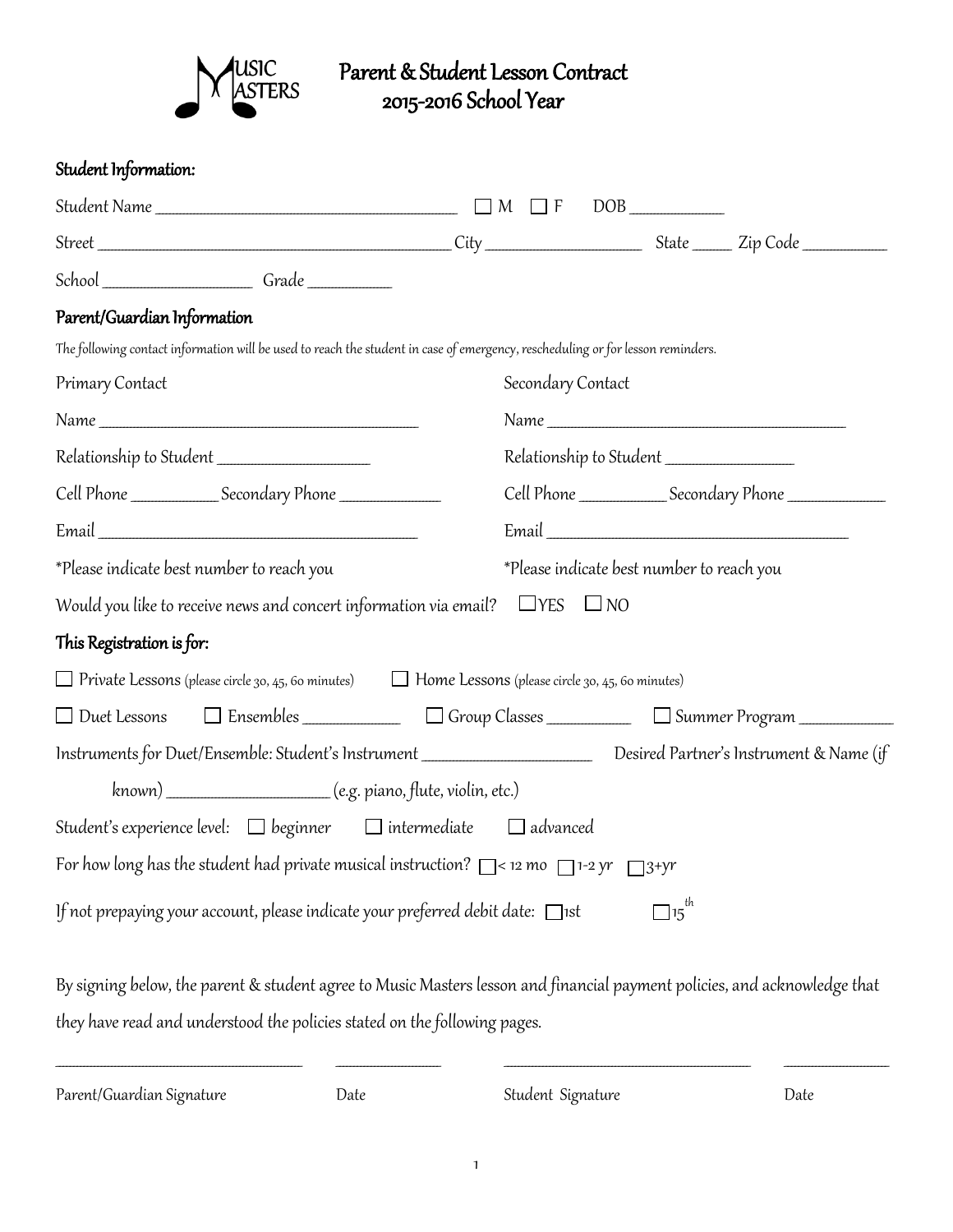

## Parent & Student Lesson Contract 2015-2016 School Year

#### Student Agreement

By signing the above contract, I agree to

- Arrive on time with all of my lesson and assignment books.
- Bring my instrument and accessories to each lesson.
- Read my assignment book each week and practice what I am assigned.
- Have a consistent, daily practice time free from distractions.
- Provide at least a 24 hour notice for any missed lessons. You will not receive a make-up lesson for a late cancellation.

#### Parent/Guardian Agreement

By signing the above contract, I agree to

- Get my child to lessons on time and check in at the front desk.
- Respect the instructor's time and that of the student following my child. If the student is not in the studio within 10 minutes of his/her lesson time, he/she is considered a "no-show" and the instructor is no longer obligated to teach that lesson.
- Encourage my child to practice at a consistent time daily.
- Sit down and listen to my child practice.
- Provide my child with the opportunity to hear great music.
- Provide at least a 24 hour notice for any missed lessons. Your child will not receive a make-up lesson for a late cancellation. All other make-up lessons are at the discretion of the teacher. If the teacher misses a lesson, every effort will be made for a substitute teacher at the regular lesson time, or rescheduling the lesson with your instructor.
- Pay in a timely manner (see financial policy below).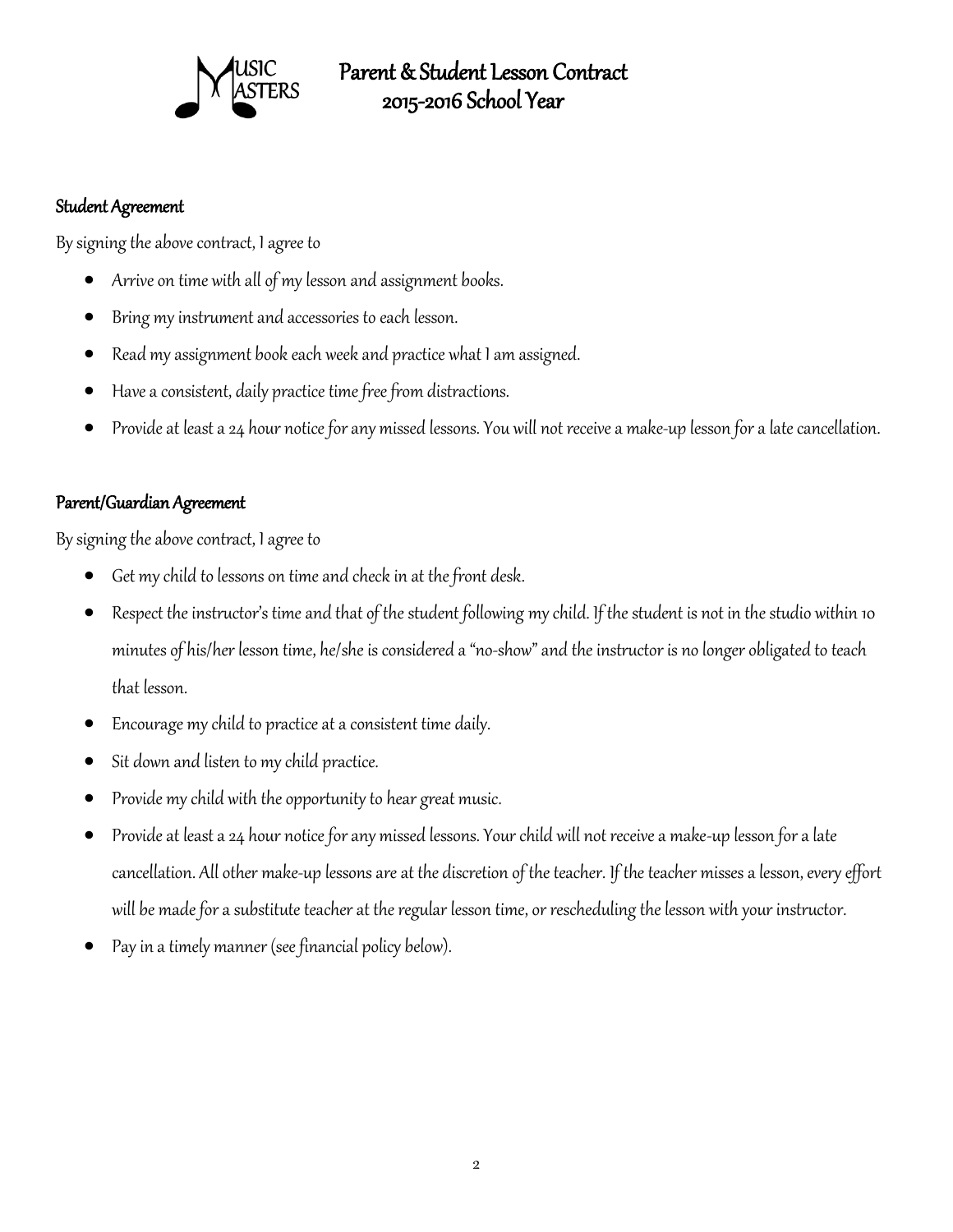

## Parent & Student Lesson Contract 2015-2016 School Year

#### Fees

Music Masters offers several payment methods: pay per lesson, monthly tuition, and semester tuition. Please note that some classes and ensembles are only offered with semester tuition, which covers 16 weeks. Semester tuition is non-refundable after the second lesson. The following table shows the amounts for tuition for the 2015-2016 school year and are valid until August 1, 2016.

| <b>Minutes</b> | Individual    | Monthly     | Monthly    | Semester             | Duet Rate            | Trio     | Quartet  | Quintet  |
|----------------|---------------|-------------|------------|----------------------|----------------------|----------|----------|----------|
|                | <b>Lesson</b> | Individual  | Individual | Individual           | per                  | Ensemble | Ensemble | Ensemble |
|                |               | Studio Rate | Home Rate* | Studio Rate          | Semester             | Rate per | Rate per | Rate per |
|                |               |             |            | $(16 \text{ weeks})$ | $(16 \text{ weeks})$ | Semester | Semester | Semester |
| 15             | n/a           | 62.50       | n/a        | n/a                  | n/a                  | n/a      | n/a      | n/a      |
| 30             | 35            | 125         | 180        | 490                  | 250                  | 165      | 125      | 100      |
| 45             | 53            | 188         | 240        | 740                  | 376                  | 250      | 188      | 150      |
| 60             | 70            | 250         | 300        | 980                  | 500                  | 333      | 250      | 200      |

\*please understand that a home lesson takes away from studio income for the instructor due to travel time

#### Financial Policy

- 1. Payment is due the first or the fifteenth of the month for lessons under the monthly tuition plan. Payment is directly debited from the credit card or debit card on file. It is the responsibility of the student or their parents/guardian to keep payment information current.
- 2. Cards can be placed on file via your on-line account or at the front counter at Music Masters. Please note that credit card information is not held directly at the store but on a secured server.
- 3. Alternatively, if you elect to pre-pay before your due date by any other method, we will not process the auto-charge for that month. If you do not wish to keep your credit card information on file, you may pay by semester via check.